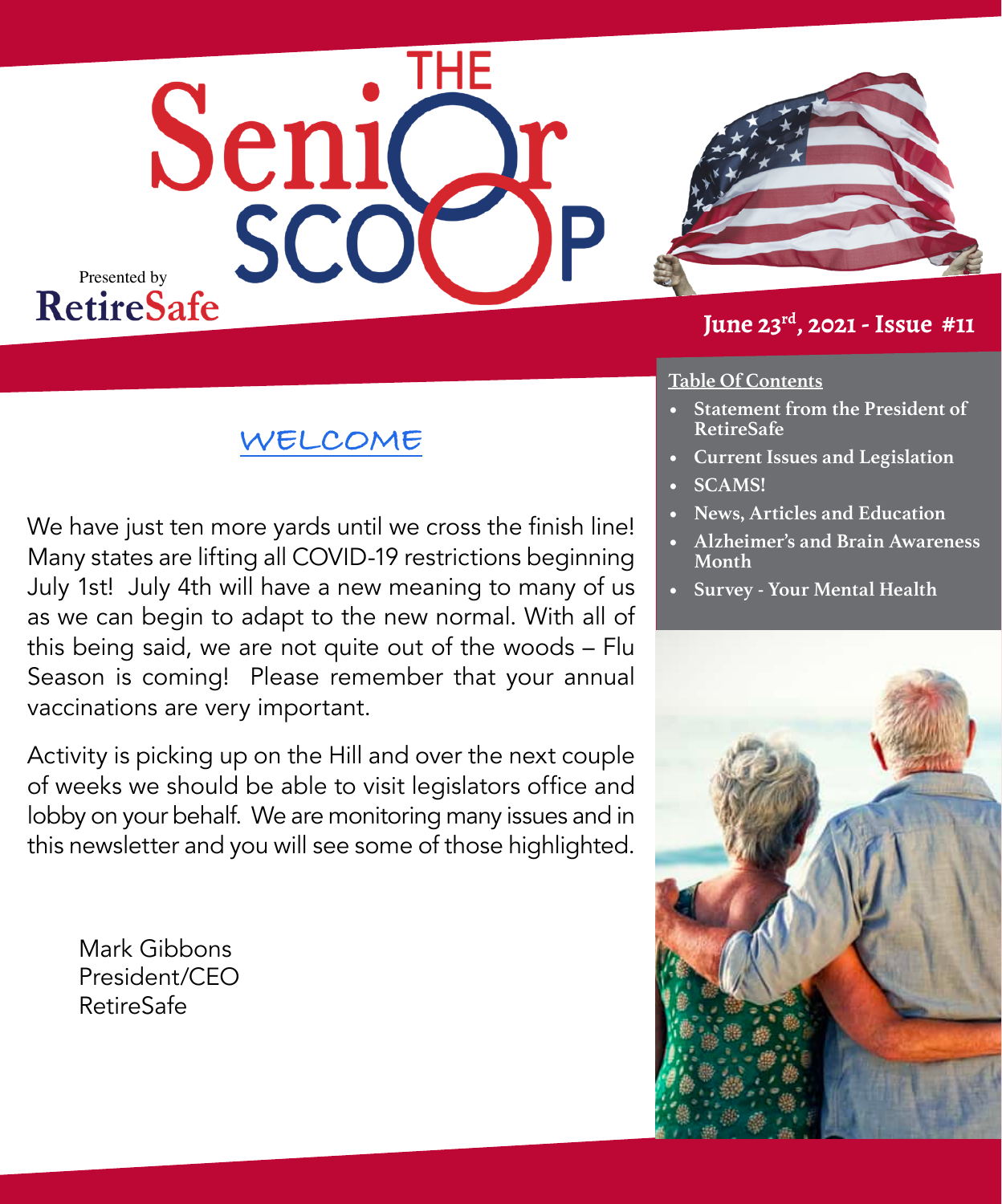## Current Issues and Legislation

*Surprise Billing*: This article examines details of the No surprises Act, which was passed as part of the Omnibus spending bill H.R. 133 on December 27th 2020. The No Surprises Act will be federally enacted on January 1st 2022 and will resolve concerns involving Surprise medical billing.

 [https://www.brookings.edu](https://www.brookings.edu/blog/usc-brookings-schaeffer-on-health-policy/2021/02/04/understanding-the-no-surprises-act/)

*Immunization*: This article discusses how 1.6 million at-risk seniors are homebound and as a resolution to this issue medicare is expanding its coverage of the cost for at-home covid-19 vaccinations. Medicare will increase its payment coverage by an extra \$35 for dose, which means it now covers up to \$75 per dose. That is a total of \$150 cost coverage to be fully vaccinated for Covid-19.

 [https://homehealthcarenews.com](https://homehealthcarenews.com/2021/06/to-better-protect-homebound-seniors-cms-boosts-medicare-rates-for-at-home-covid-19-vaccinations/)

*H.R.3*: Is a bill introduced in the 116th Congress that looks to put a cap on medicare part D drug costs. This bill is risking the future of innovative medicine. Read the article below for more information!

[https://www.statnews.com](https://www.statnews.com/2019/12/09/hr3-wrong-path-lower-drug-costs/)

**Cost of living adjustment:** This year's social security cost-of-living adjustment is not keeping up with the monthly expenses of its recipients. Social Security needs to do more to keep up with the increasing cost-ofliving for seniors.

 [https://www.cnbc.com](https://www.cnbc.com/2021/04/27/-social-security-cola-adjustment-not-keeping-up-with-prices-retirees-pay.html)

# Scams!

"I Care A Lot" is a popular movie released in 2020 showing a dramatized version of how scams are affecting older citizens. The staff at RetireSafe recommends watching the movie and reading the resources below to better protect yourselves and others from scam artists!

[https://www.harpersbazaar.com](https://www.harpersbazaar.com/culture/film-tv/a35680171/i-care-a-lot-true-story/)

[https://www.kokomotribune.com](https://www.kokomotribune.com/indiana/opinion/charo-boyd-column-social-security-and-protecting-elders-from-scams/article_8b789064-fae3-542b-856d-e6f52a566f24.html)



PEOPLE 50 AND OLDER HOLD 83% OF THE WEALTH IN AMERICA

OLDER AMERICANS MAY BELIEVE IT IS **IMPOLITE TO HANG UP THE PHONE ON** SOMEONE, AND FRAUDSTERS MIGHT **TAKE ADVANTAGEOF THEIR** UNWILLINGNESS TO DISCONNECT.

**HOUSEHOLDS HEADED BY** PEOPLE IN THEIR 70S HAVE THE HIGHEST MEDIAN NET WORTH.